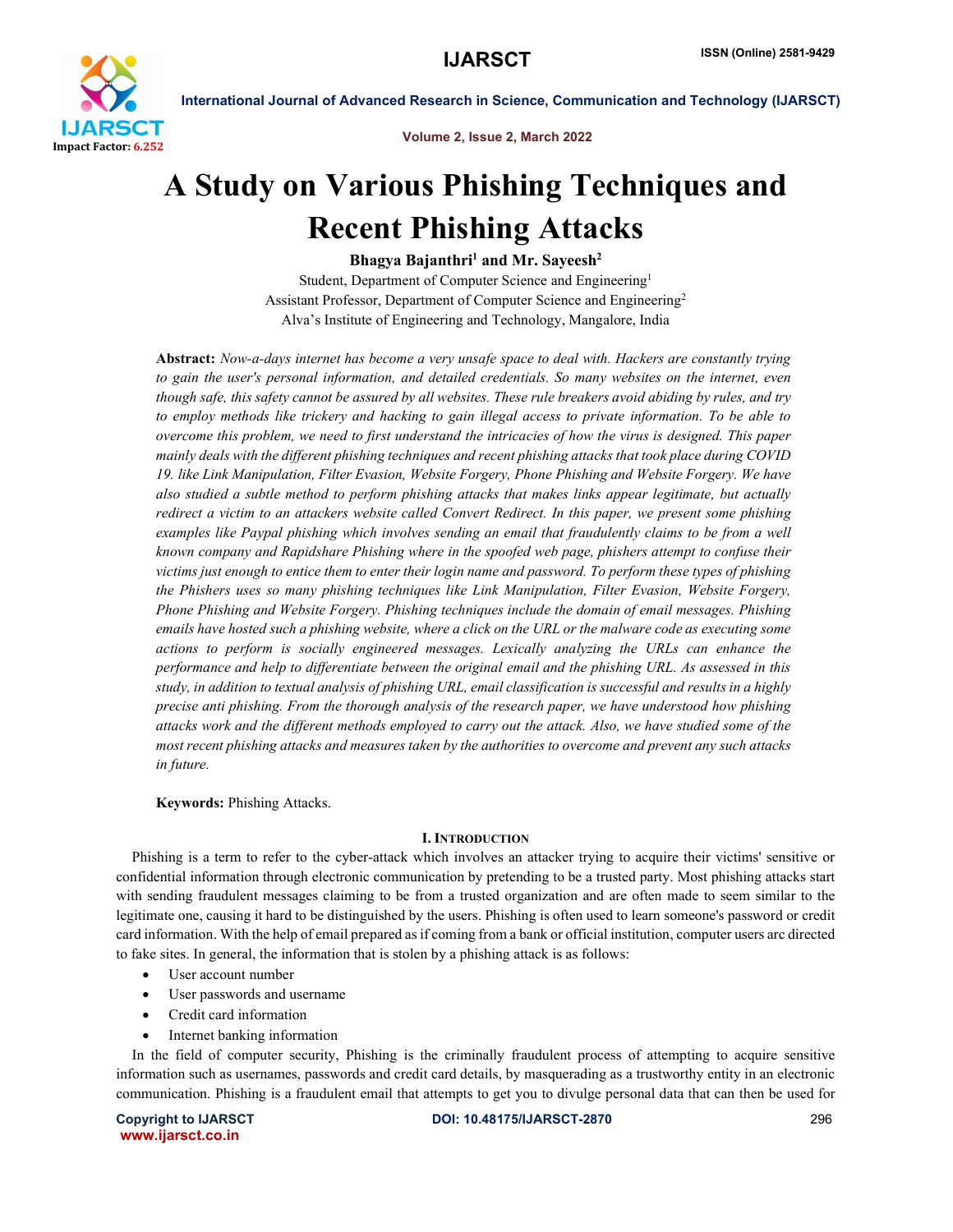

# Volume 2, Issue 2, March 2022

illegitimate purposes. There are many variations on this scheme. It is possible to Phish for other information in addition to usernames and passwords such as credit card numbers, bank account numbers, social security numbers and mothers' maiden names. Phishing presents direct risks through the use of stolen credentials and indirect risk to institutions that conduct business online through erosion of customer confidence. The damage caused by Phishing ranges from denial of access to email to substantial financial loss.

This report is also concerned with Phishing techniques. There are several different techniques to combat Phishing, including the information about the recent phishing attacks. No single technology will completely stop Phishing. However, a combination of good organization and practice, proper application of current technologies and improvements in security technology has the potential to drastically reduce the prevalence of Phishing and the losses suffered from it. software and computer programs are designed to prevent the occurrence of Phishing and trespassing on confidential information. Phishing software is designed to track websites and monitor activity; any suspicious behavior can be automatically reported and even reviewed as a report after a period of time. This also includes detecting Phishing attacks, how to prevent and avoid being scammed, how to react when you suspect or reveal a Phishing attack and what you can do to help stop Phisher. The simplified flow of information in a Phishing attack is:



- 1. A deceptive message is sent from the Phishcrs to the user.
- 2. A user provides confidential information to a Phishing server (normally after some interaction with the server).
- 3. The Phishers obtain confidential information from the server.
- 4. The confidential information is used to impersonate the user.
- 5. The Phishers obtain illicit monetary gain.

Steps 3 and 5 are of interest primarily to law enforcement personnel to identify and prosecute Phishers. The discussion of technology countermeasures will center on ways to disrupt steps 1, 2 and 4, as well as related technologies outside the information flow proper.

#### II. PHISHING TECHNIQUES

Phishers use a wide variety of techniques, with one common thread. Some of the techniques are explained in detail

# 2.1 Link Manipulation

Most methods of Phishing use some form of technical deception designed to make a link in an email appear to belong to the spoofed organization. Misspelled URLs or the use of subdomains arc common tricks used by Phishers. In the following example, http://www.yourbank.example.com/, it appears as though the URL will take you to the example section of your bank website; actually this URL points to "your bank" (i.e. Phishing) section of the example website. An old method of spoofing used links containing the '@' symbol, originally intended as a way to include a username and password. For example, http://www.google.com@members. tripod, com/ might deceive a casual observer into believing that it will open a page on www.google.com, whereas it actually directs the browser to a page on mcmbcrs.tripod.com, using a username of www.google.com: the page opens normally, regardless of the username supplied.

# 2.2. Filter Evasion

Phishers have used images instead of text to make it harder for anti-Phishing filters lo detect text commonly used in Phishing emails.

www.ijarsct.co.in

Copyright to IJARSCT **DOI: 10.48175/IJARSCT-2870** 297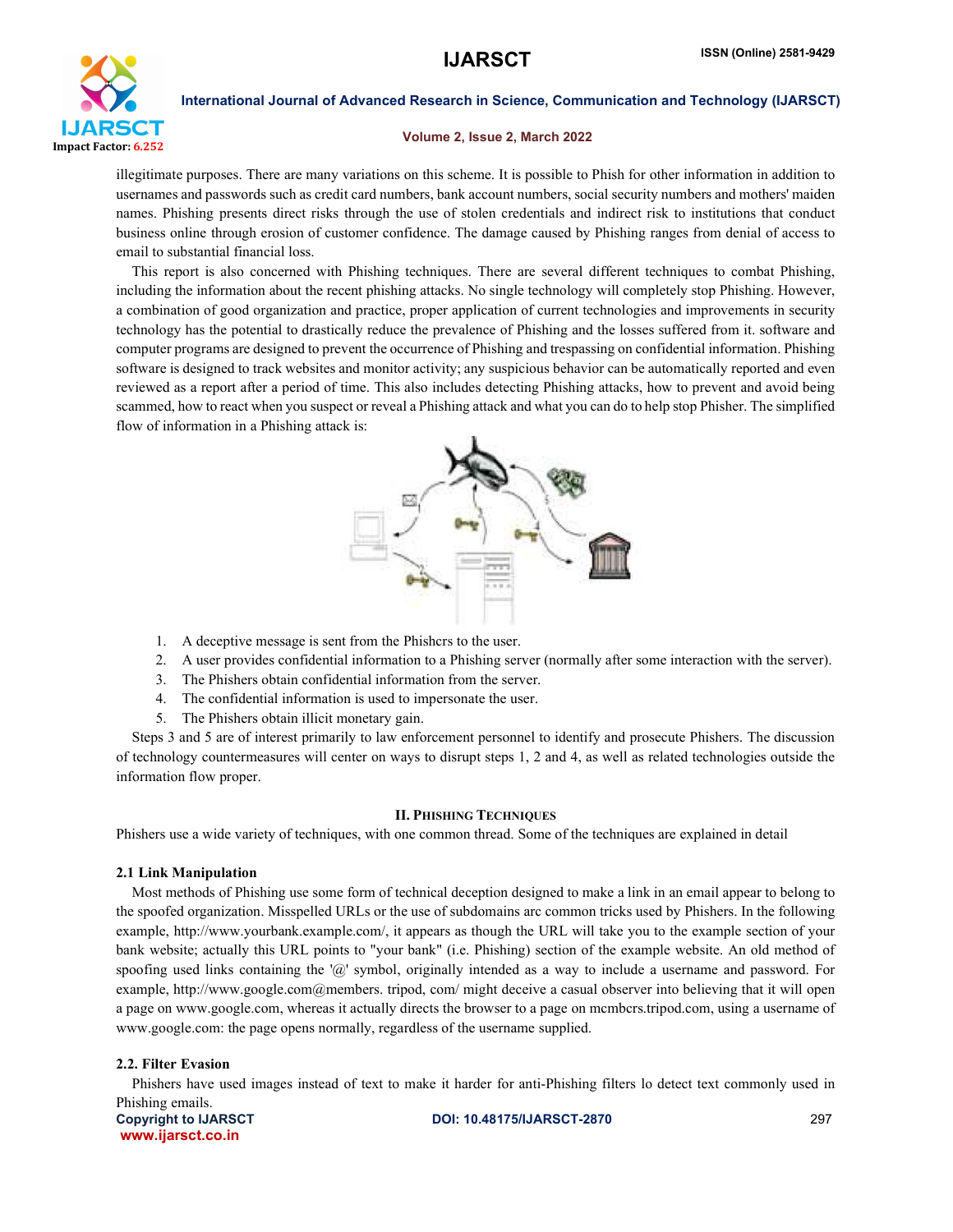

#### Volume 2, Issue 2, March 2022

#### 2.3 Ebsite Forgery

Once a victim visits the Phishing website the deception is not over. Some Phishing scams use JavaScript commands in order to alter the address bar. This is done cither by www.studymafia.org placing a picture of a legitimate URL over the address bar, or by closing the original address bar and opening a new one with the legitimate URL.

#### 2.4 Phone Phishing

Messages that claimed to be from a bank told users to dial a phone number regarding problems with their bank accounts. Once the phone number {owned by the Phishers) was dialed, prompts told users to enter their account numbers and PIN. Vishing (voice Phishing) sometimes uses fake caller-ID data to give the appearance that calls come from a trusted organization.

#### 2.5 Website Forgery

Some phishing scams use JavaScript commands in order to alter the address bar of the Website. This is done either by placing a picture of a legitimate URL over the address bar, or by closing the original bar and opening up a new one with the legitimate URL. An attacker can also potentially use flaws in a trusted website's own scripts against the victim. These types of attacks, known as cross-site scripting (XSS) are particularly problematic, because they direct the user to sign in at their bank or service's own web page, where everything from the web address to the security certificates appears correct. In reality, the link to the website is crafted to carry out the attack, making it very difficult lo spot without specialist knowledge. Such a flaw was used in 2006 against PayPal.

#### III. CONVERT REDIRECT

Covert redirect is a subtle method to perform phishing attacks that makes links appear legitimate, but actually redirect a victim to an attacker's website. The flaw is usually masqueraded under a log-in popup based on an affected site's domain. It can a fleet OAuth 2.0 and OpenID based on well-known exploit parameters as well. This often makes use of open redirect and XSS vulnerabilities in the third-party application websites. Users may also be redirected to phishing websites covertly through malicious browser extensions.

Normal phishing attempts can be easy to spot because the malicious page's URL will usually be different from the real site link. For covert redirection, an attacker could use a real website instead by corrupting the site with a malicious login popup dialogue box. This makes covert redirects different from others.

For example, suppose a victim clicks a malicious phishing link beginning with Facebook. A popup window from Facebook will ask whether the victim would like to authorize the app. If the victim chooses to authorize the app, a "token" will be sent to the attacker and the victim's personal sensitive information could be exposed. This information may include the email address, birth date, contacts, and work history. In case the "token" has greater privilege, the attacker could obtain more sensitive information including the mailbox, online presence, and friends list. Worse still, the attacker may possibly control and operate the user's account. Even if the victim does not choose to authorize the app, he or she will still get redirected to a website controlled by the attacker. This could potentially further compromise the victim.

This vulnerability was discovered by Wang Jing, a Mathematics Ph.D. student at School of Physical and Mathematical Sciences in Nanyang Technological University in Singapore. Covert redirect is a notable security flaw, though it is not a threat to the Internet worth significant attention.

# IV. PHISHING EXAMPLES

#### 4.1 Paypal Phishing

Copyright to IJARSCT **DOI: 10.48175/IJARSCT-2870** 298 www.ijarsct.co.in In an example PayPal phish, spelling mistakes in the e-mail and the presence of an IP address in the link are both clues that this is a Phishing attempt. Another giveaway is the lack of a personal greeting, although the presence of personal details would not be a guarantee of legitimacy. A legitimate Paypal communication will always greet the user with his or her real name, not just with a generic greeting like, "Dear Account Holder." Other signs that the message is a fraud are misspellings of simple words, bad grammar and the threat of consequences such as account suspension if the recipient fails to comply with the message's requests. Note that many Phishing emails will include, as a real email from PayPal would, large warnings about never giving out your password in case of a Phishing attack. Warning users of the possibility of Phishing attacks, as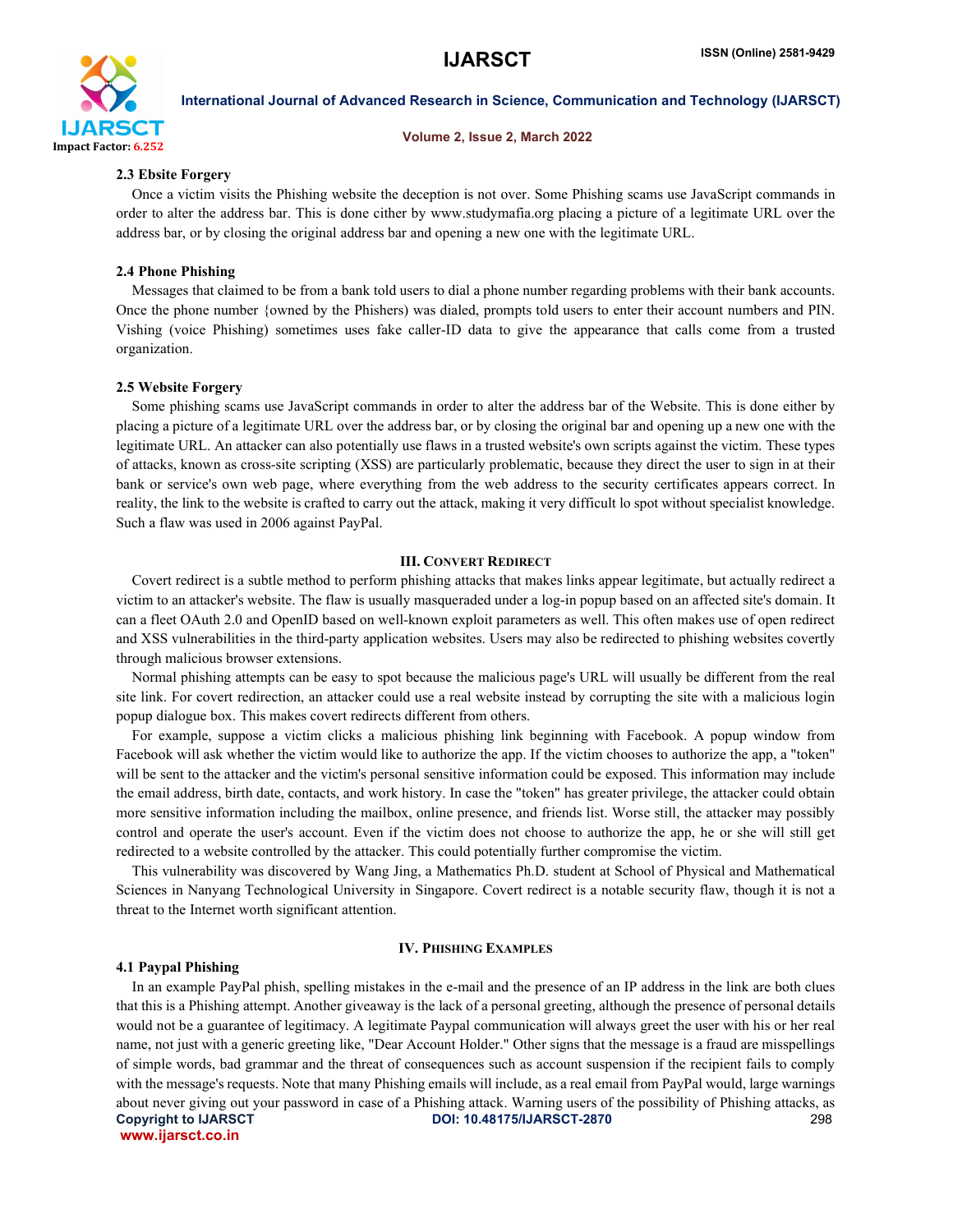

# Volume 2, Issue 2, March 2022

well as providing links to sites explaining how to avoid or spot such attacks arc part of what makes the Phishing email so deceptive. In this example, the Phishing email warns the user that emails from PayPal will never ask for sensitive information. True to its word, it instead invites the user to follow a link to "Verify" their account; this will take them to a further Phishing website, engineered to look like PayPal's website, and will ask for their sensitive information.

# 4.2 Rapidshare Phishing

On the Rapid Share web host, Phishing is common in order to get a premium account, which removes speed caps on downloads, auto-removal of uploads, waits on downloads, and cool down times between downloads, www.studymafia.org Phishers will obtain premium accounts for Rapid Share by posting at warez sites with links to files on RapidSharc. However, using link aliases like Tiny URL, they can disguise the real page's URL, which is hosted somewhere else, and is a look-alike of Rapid Share's "free user or premium user" page. If the victim selects a free user, the Phishers just pass them along to the real RapidShare site. But if they select premium, then the Phishing site records their login before passing them to the download. Thus, the Phishers have lifted the premium account information from the victim.

#### Examples of Phishing Emails

Phishing e-mail messages take a number of forms. They might appear to come from your bank or financial institution, a company you regularly do business with, such as Microsoft, or from your social networking site. The main thing Phishing e-mail messages have in common is that they ask for personal data, or direct you to Web sites or phone numbers to call where they ask you to provide personal data. The following is an example of what a Phishing scam in an e-mail message might look like.

Example of a Phishing email message, which includes a deceptive Web address that links to a scam Website. To make these Phishing e-mail messages look even more legitimate, the scam artists may place a link in them that appears to go to the legitimate Website, but actually takes you to a phony scam site or possibly a pop-up window that looks exactly like the official site. Phishing links that you are urged to click in e-mail messages, on Web sites, or even in instant messages may contain all or part of a real company's name and are usually masked, meaning that the link you see does not take you to that address but somewhere different, usually an illegitimate Website.

Notice in the following example that resting (but not clicking) the mouse pointer on the link reveals the real Web ad ress, as shown in the box with the yellow background. The string of cryptic numbers looks nothing like the company's Web address, which is a suspicious sign.



#### V. RECENT PHISHING ATTACKS

Copyright to IJARSCT DOI: 10.48175/IJARSCT-2870 299 www.ijarsct.co.in There are a lot of phishing activities taking place all over the world. The Attacks, more focused and efficient in making a mistake and talented and more sophisticated social engineering techniques to trick users. During this pandemic situation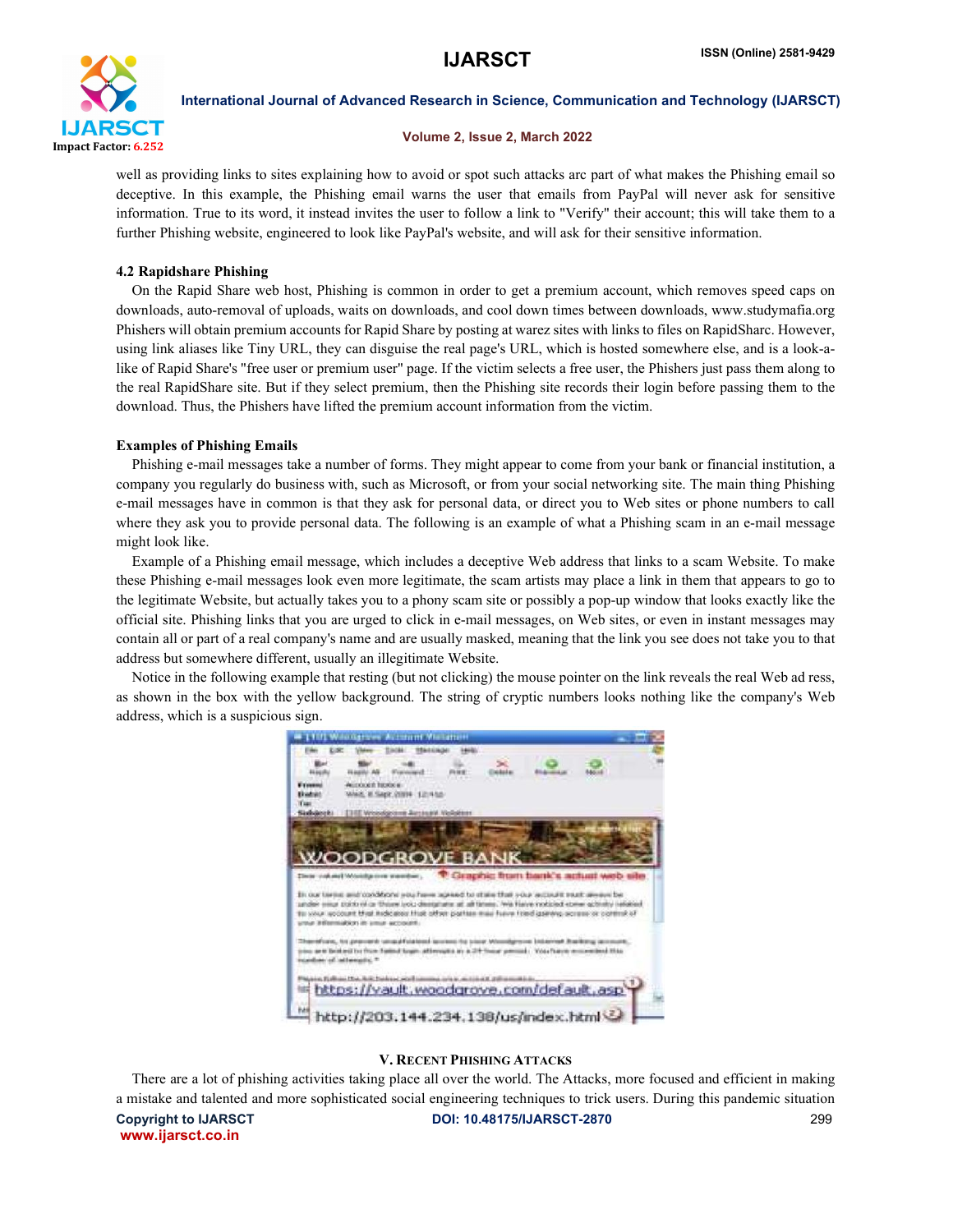

# Volume 2, Issue 2, March 2022

there has been a large scale of phishing attacks taking place which is out of the government site and let us view some of the examples of recent phishing attacks and how it is affecting the people around the world.

# 1. Govt warns against large-scale phishing attacks using COVID-19 as bait

The government has warned against a large-scale attack against individuals and businesses, where attackers may use COVID-19 as a bait to steal personal and financial information. India's cybersecurity nodal agency, CERT-In has issued an advisory warning that the potential phishing attacks could impersonate government agencies, departments and trade bodies that have been tasked to oversee disbursement of government fiscal aid.

The attackers are expected to send malicious emails under the pretext of local authorities that are in charge of dispensing government-funded COV1D-19 support initiatives.

"Such emails are designed to drive recipients towards fake websites where they are deceived into downloading malicious files or entering personal and financial information," Indian Computer Emergency Response Team (CERT-In) said in its latest advisory dated June 19. The advisory noted that the "malicious actors" arc claiming to have 2 million individual/citizen email IDs and are planning to send email with the subject line: free COV1D-19 testing for all residents of Delhi, Mumbai, Hyderabad, Chennai and Ahmedabad in a bid to coax users to disclose personal information.

"It has been reported that these malicious actors arc planning to spoof or create fake email IDs impersonating various authorities," it cautioned. CERT-In, in its advisory, outlined a list of steps for users to protect themselves, including not opening attachments in unsolicited emails even if it comes from people in the contact list.

It has asked users to encrypt and protect their sensitive document to avoid potential leakage. It also urged people to use anti-virus tools, firewalls and filtering services and asked them to report any unusual activity or attack immediately to CERT-In.



#### 2. Attacks on industrial enterprises using RMS and TeamViewer: new data

In summer 2019, Kaspersky ICS CERT identified a new wave of phishing emails containing various malicious attachments. The emails target companies and organizations from different sectors of the economy that are associated with industrial production in one way or another.

We reported these attacks in 2018 in an article entitled "Attacks on industrial enterprises using RMS and TeamVicwcr". but recent data shows that the attackers have modified their attack techniques and that the number of enterprises facing the threat of infection is growing.

Before publishing this report, we waited for the vendor of the RMS software to make changes to its services to ensure that the results of this research could not be used to exploit vulnerabilities.

This report in a nutshell:

- From 2018 to at least the early fall of 2020, attackers sent phishing emails laced with malware.
- The attacks make use of social engineering techniques and legitimate documents, such as memos and documents detailing equipment settings or other in ustrial process information, which have apparently been stolen from the company under attack or its business partners.

www.ijarsct.co.in

Copyright to IJARSCT DOI: 10.48175/IJARSCT-2870 300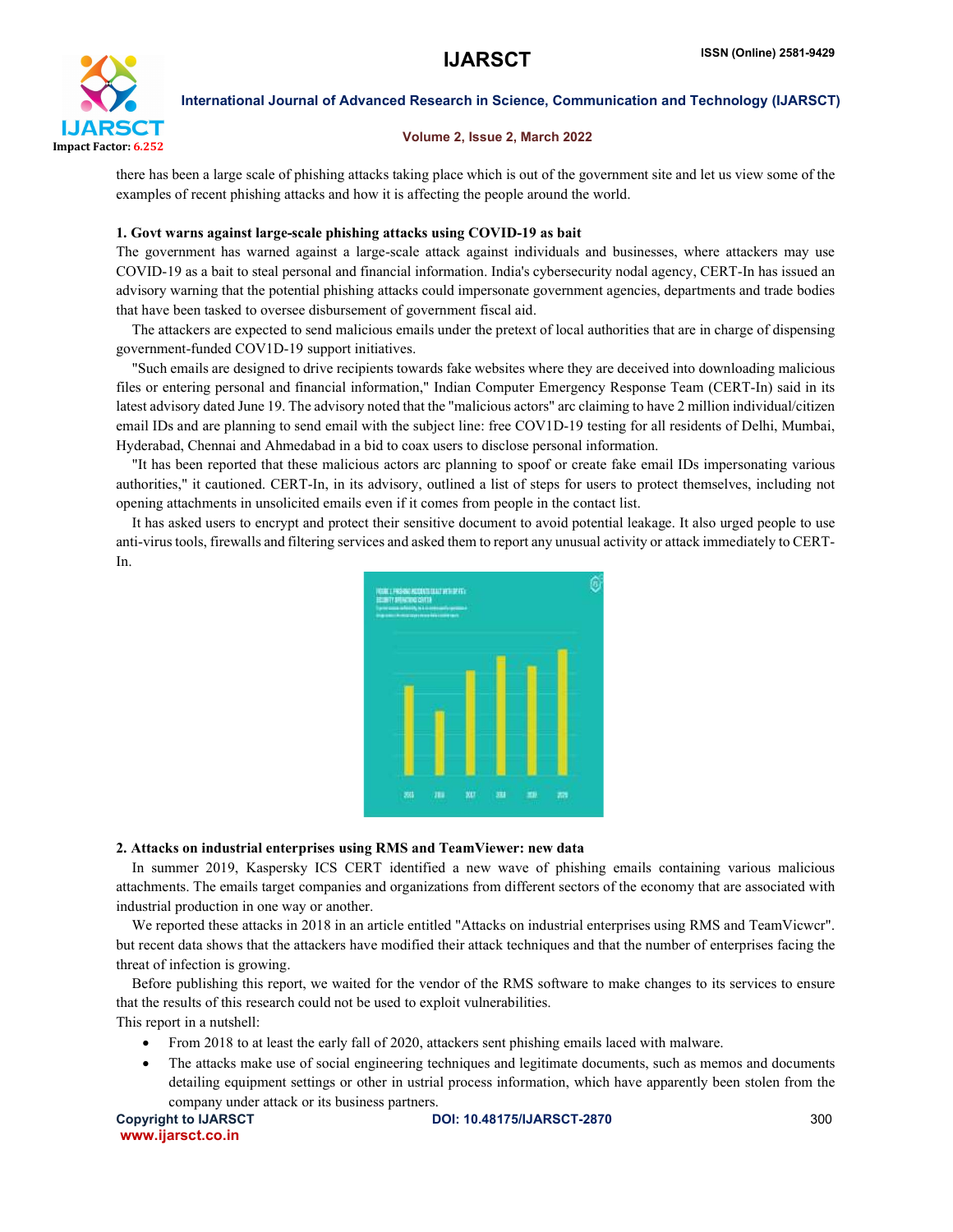

# Volume 2, Issue 2, March 2022

- The attacks still use remote administration utilities. The graphical user interface of these utilities is hidden by the malware, enabling the attackers to control infected systems without their users' knowledge.
- In the new version of the malware, the attackers changed the notification channel used after infecting a new system: instead of malware command-and-control servers, they use the web interface of the RMS remote administration utility's cloud infrastructure.
- Stealing money from the organization under attack remains the main objective of the attackers.
- During an ongoing attack, the cybercriminals use spyware and the Mimi katz utility to steal authentication credentials that are subsequently used to infect other systems on the enterprise network.

#### 3. Dyer malware reboots for holiday phishing attacks

Shortly after online banking customers in the UK were warned of a major phishing campaign using the notorious Dy re malware designed to steal financial data, the malware has resurfaced in a new iteration for the holiday season.

Customers of Barclays, Sanlander and Lloyds TSB were being targeted by the trojan malware. Nearly 20,000 malicious emails were sent containing infectious .exe files posing as an email from a tax consultant. The file acts as a downloader that fetches and executes the Dyre banking trojan when opened. Follow up emails then urge victims to attach financial documentation and verify its authenticity. The malware has also been found in the US and Germany. Customers of Bank of America, Deutsche Bank and PayPal are all thought to have been affected by the most recent attack.

Shortly after online banking customers in the UK were warned of a major phishing campaign using the notorious Dyer malware designed to steal financial data, the malware has resurfaced in a new iteration for the holiday season. Customers of Barclays, Santander and Lloyds

TSB were being targeted by the trojan malware. Nearly 20,000 malicious emails were sent containing infectious .exe files posing as an email from a tax consultant. The file acts as a downloader that fetches and executes the Dyre banking trojan when opened.

Follow up emails then urge victims to attach financial documentation and verify iis authenticity. The malware has also been found in the US and Germany. Customers of Bank of America, Deutsche Bank and PayPal are all thought to have been affected by the most recent attack.

#### VI. DYRE MALWARE

However, as Europeans head to the beaches of Spain this summer, the cybercriminals behind the highly successful Dyre malware arc not taking a break. In fact, they are turning up the heat and have set their sights on 17 Spanish banks, and several European banks' Spain-based subsidiaries.

IBM Security X-Force researchers were able to analyze a new Dyre Trojan configuration file that followed the release of a new Dyre build. This is the first configuration that targets such a large number of Spanish banks. Previous versions only included three or five Spain-based banks on the victim roster, likely as a way to test the waters before moving to a more aggressive phase.

The analysis reveals that Dyre's developers have expanded the capabilities and reach of the malware by updating its web injections to match the new banks they are targeting in Spain. On top of its targets the Dyre gang sees opportunities in other Spain speaking countries beyond Spain attacking Chile, Colombia and Venezuela. This is hardly surprising give that Spanish is the second most spoken language in the world.

Dyre is not new in Europe. It already targets banks all over the European continent, unsurprisingly leaving out only Russia and the former Soviet Union region. Within Euro Dyre infection rates in Spain are ranked third after the UK and France. IBM has appropriately shared the new Dyre information to help prepare and protect targeted banks against the heightened security risk.

#### VII. DROPBOX PHISHING

Has provided attackers with an interesting new method to deliver nasly stuff through your network. In a round of email that served as the precursor to Dyre, we received phishing emails that linked to a supposed invoice on Dropbox. The Dropbox link itself was legitimate, only it led to a .zip file containing a .scr, not an invoice. Dropbox has been quick to shut down

www.ijarsct.co.in